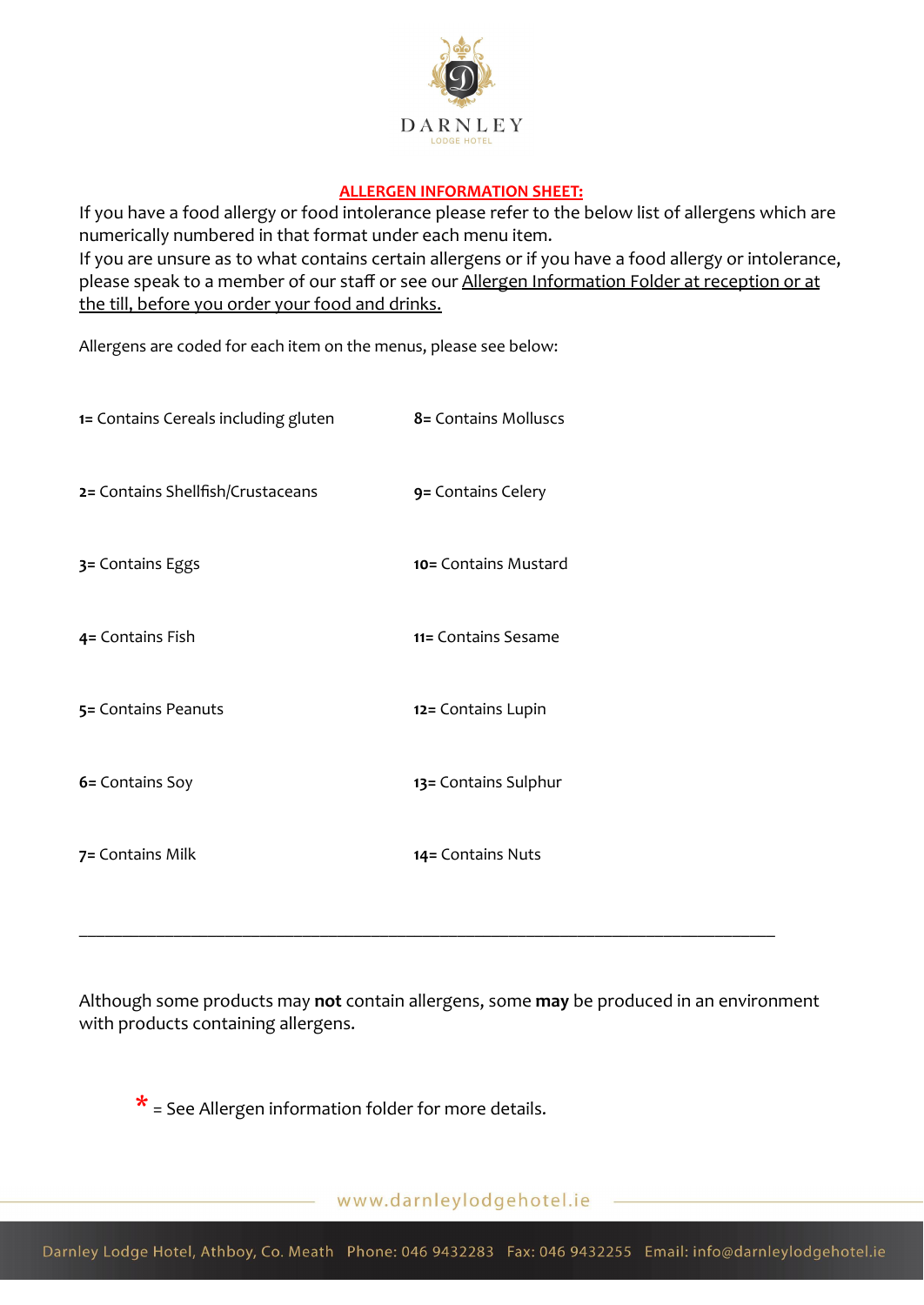

## BREAKFAST MENU

| <b>LIGHTER SIDE</b><br>Old Style Creamy Porridge <sup>1,7</sup><br>served with pouring cream and honey or seasonal berries                                                                                                                                                                                                       |                                                         |                         |                              | €5.00  |                |
|----------------------------------------------------------------------------------------------------------------------------------------------------------------------------------------------------------------------------------------------------------------------------------------------------------------------------------|---------------------------------------------------------|-------------------------|------------------------------|--------|----------------|
| America Style Buttermilk Pancakes or Belgian Style Waffles 1,3,7<br>with choice of toppings:<br>maple syrup / whipped cream / seasonal berries<br>Nutella / whipped cream<br>ADD bacon €3.00                                                                                                                                     |                                                         |                         |                              | €7.00  |                |
| Eggs Benedict <sup>3,1,7</sup><br>toasted English muffin, bacon, poached eggs, hollandaise sauce                                                                                                                                                                                                                                 |                                                         |                         |                              | €9.50  |                |
| Darnley Veggie Frittata <sup>3,9</sup><br>Vegetarian Spanish omelette served with tossed salad, choice of toast or brown bread                                                                                                                                                                                                   |                                                         |                         |                              | €7.50  |                |
| Smoked Salmon <sup>1,3,4,7,11</sup><br>Irish smoked salmon, scrambled eggs on brown soda bread                                                                                                                                                                                                                                   |                                                         |                         | €11.50                       |        |                |
| Soda Farl <sup>3,1,7</sup><br>crispy bacon, Ballymaloe relish, rocket leaves                                                                                                                                                                                                                                                     |                                                         |                         |                              | €7.50  |                |
| Darnley Breakfast Bap <sup>1,3</sup><br>Toasted brioche bap, bacon, sausage & fried egg with a side of hash browns                                                                                                                                                                                                               |                                                         |                         | €8.00                        |        |                |
| <b>TRADITIONAL IRISH</b><br>All below breakfast dishes are served with Tea or Coffee. Add a Specialty Coffee for 70 cents<br>Full Irish Breakfast <sup>1,3,7,11</sup><br>2 sausages, 2 bacon, egg (fried, scrambled, poached), black & white pudding, mushrooms,<br>grilled tomato, baked beans served with toast or brown bread |                                                         |                         |                              | €12.50 |                |
| Mini Irish Breakfast <sup>1,3,7,11</sup><br>sausage, bacon, egg (fried, scrambled, poached), black & white pudding and grilled<br>tomato served with toast or brown bread                                                                                                                                                        |                                                         |                         |                              | €10.00 |                |
| Vegetarian Breakfast <sup>1,3,7,11</sup><br>egg (fried, scrambled, poached), hash browns, tomatoes, baked beans and<br>sautéed mushrooms served with toast or brown bread                                                                                                                                                        |                                                         |                         |                              | €9.50  |                |
| <b>FROM THE BAKERY</b>                                                                                                                                                                                                                                                                                                           | <b>BEVERAGES</b>                                        |                         |                              |        |                |
| Scone or Danish with<br>€5.00<br>regular tea or coffee <sup>1,7,11</sup>                                                                                                                                                                                                                                                         | jam or marmalade <sup>1,7,11</sup>                      | €4.00                   | Cappuccino<br>Latte          |        | €3.50<br>€3.50 |
| Scone or Danish with<br>€6.00<br>Speciality tea or coffee <sup>1,7,11</sup>                                                                                                                                                                                                                                                      | Pot of Coffee for 1<br>Pot of Coffee for 2<br>Americano | €3.25<br>€4.50          | Mocha<br>Earl Grey           |        | €3.65          |
| Tea & Toast or brown bread<br>served with butter and                                                                                                                                                                                                                                                                             | Espresso<br>Double Espresso                             | €3.00<br>€3.00<br>€3.50 | €3.25<br>Peppermint<br>€3.25 |        |                |
|                                                                                                                                                                                                                                                                                                                                  | www.darnleylodgehotel.ie                                |                         |                              |        |                |